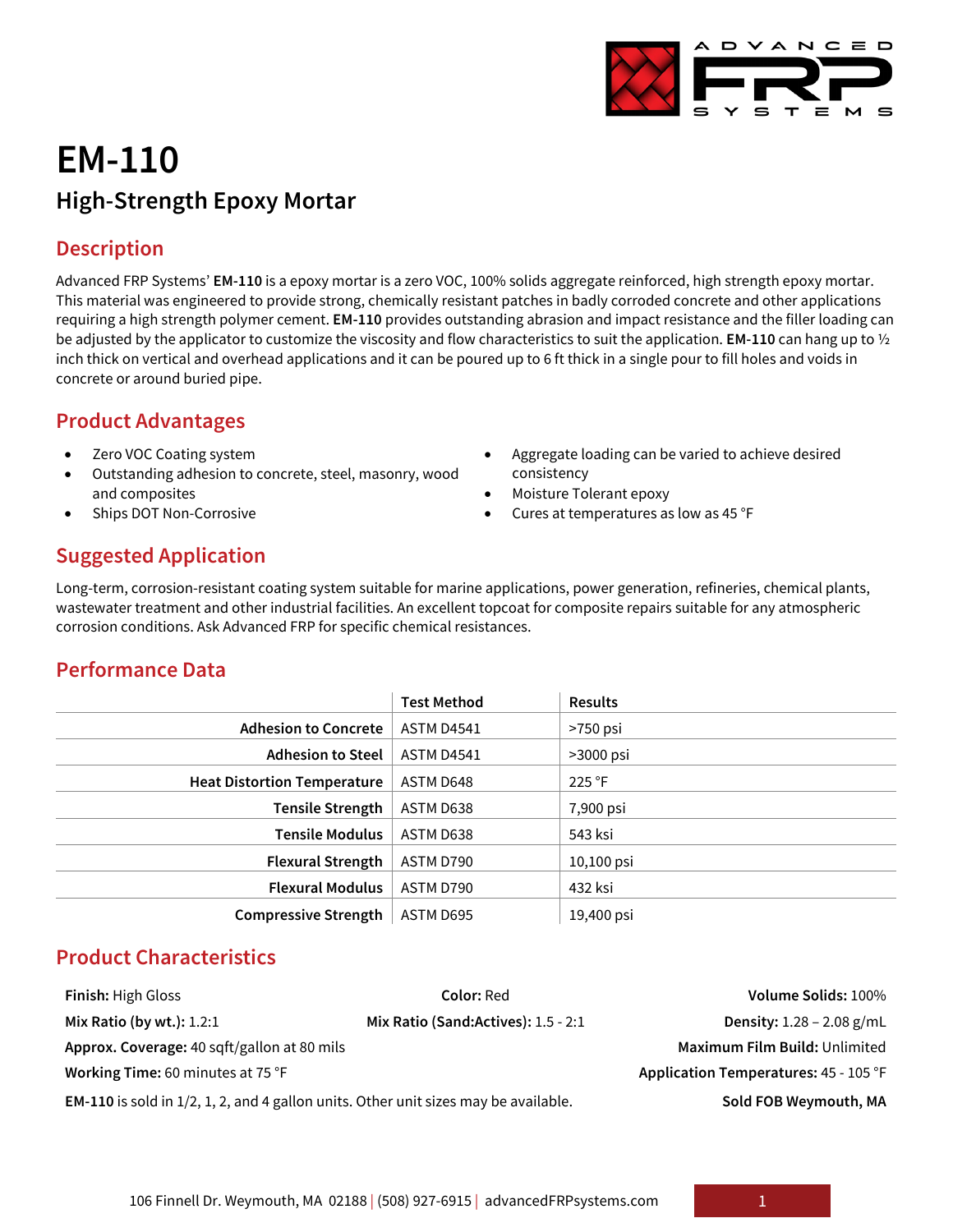

# **Cure Schedule**

| <b>Cures for Application</b>    | 50 °F (10 °C)  | 75 °F (24 °C) | 100 °F (38 °C) |
|---------------------------------|----------------|---------------|----------------|
| Dry to Touch                    | 14 hours       | 8 hours       | 4 hours        |
| Dry Hard                        | 36 hours       | 24 hours      | 12 hours       |
| Overcoat Window                 | 14 - 168 hours | 8 - 120 hours | 4 - 72 hours   |
| <b>Cures for Service</b>        | 50 °F (10 °C)  | 75 °F (24 °C) | 100 °F (38 °C) |
| Atmospheric                     | 36 hours       | 24 hours      | 12 hours       |
|                                 |                |               |                |
| Water Immersion                 | 48 hours       | 36 hours      | 24 hours       |
| <b>Full Chemical Resistance</b> | 168 hours      | 120 hours     | 72 hours       |

*Contact Advanced FRP Systems for elevated temperature post-cure information. Elevated temperature cures will increase chemical resistance and reduce return to service time.*

# **Application Information**

*All Advanced FRP Systems products should be installed by a certified applicator or with direct oversight by Advanced FRP Systems, Inc. This data sheet provides general application guidelines for EM-110.*

#### *Contact Advanced FRP Systems for more information if your project has detailed coating specifications.*

Ensure air and substrate temperatures are between 45-105 °F and relative humidity is below 95%. Follow surface preparation guidelines below prior to coating.

Pour all of Part A – Hardener into Part B – Base and mix with low speed power agitator for 2-3 minutes. Using a paint stick or spatula, thoroughly scrape sides and bottom of unit. Mix with power mixer for an additional 2 minutes.

**Add Part C (sand/aggregate)** to the mixed actives and mix for an additional 2 minutes or until material is a uniform consistency. A self-leveling mortar can be achieved by adding approximately 1.5 parts sand/aggregate per 1 part actives by weight. To achieve a heavy paste for vertical and overhead applications, add approximately 2 parts sand/aggregate per 1 part actives by weight. The ratio of aggregate to actives can be adjusted by applicator to reach desired consistency.

**EM-110** has the consistency of a concrete mortar and should be applied via hock and trowel. For flooring applications it can be spread with a heavy squeegee and allowed to self-level.

**EM-110** can be applied as needed to rebuild damaged concrete/steel and protect the substrate. It will hang up to ½ inch on vertical or overhead applications and can be poured up to 6ft in depth with a single pour for concrete rebuild applications.

After the coating is cured, careful visual inspection should be performed to ensure the entire substrate was adequately coated. **EM-110** can be repaired or overcoated with any Advanced FRP products with no surface preparation as long as it is within the published overcoat windows.

# **Surface Preparation**

**Steel (Immersion Service):** Remove all oil and grease from surface with an SSPC-SP 1 Solvent Wipe prior to blasting. Abrasive Blast to an SSPC-SP 10 Near white metal blast with a sharp angular profile of 2 – 3 mils (50 – 75 microns).

**Steel (Atmospheric Corrosion):** Remove all oil and grease from surface with an SSPC-SP 1 Solvent Wipe. Minimum surface preparation of SSPC-SP 2 Hand Tool Cleaning must be performed. For enhanced performance, an SSPC-SP 6 Commercial Blast Cleaning with an angular surface profile of 1.5+ mils should be used.

**Concrete (Immersion/Secondary Containment):** Refer to SSPC-SP 13/NACE No. 6, Section 4.3.1 or ICRI No. 310.2, CSP 1-3 for concrete preparation guidelines. Surface should be thoroughly cleaned and dry. Concrete and mortar must be cured at least 28